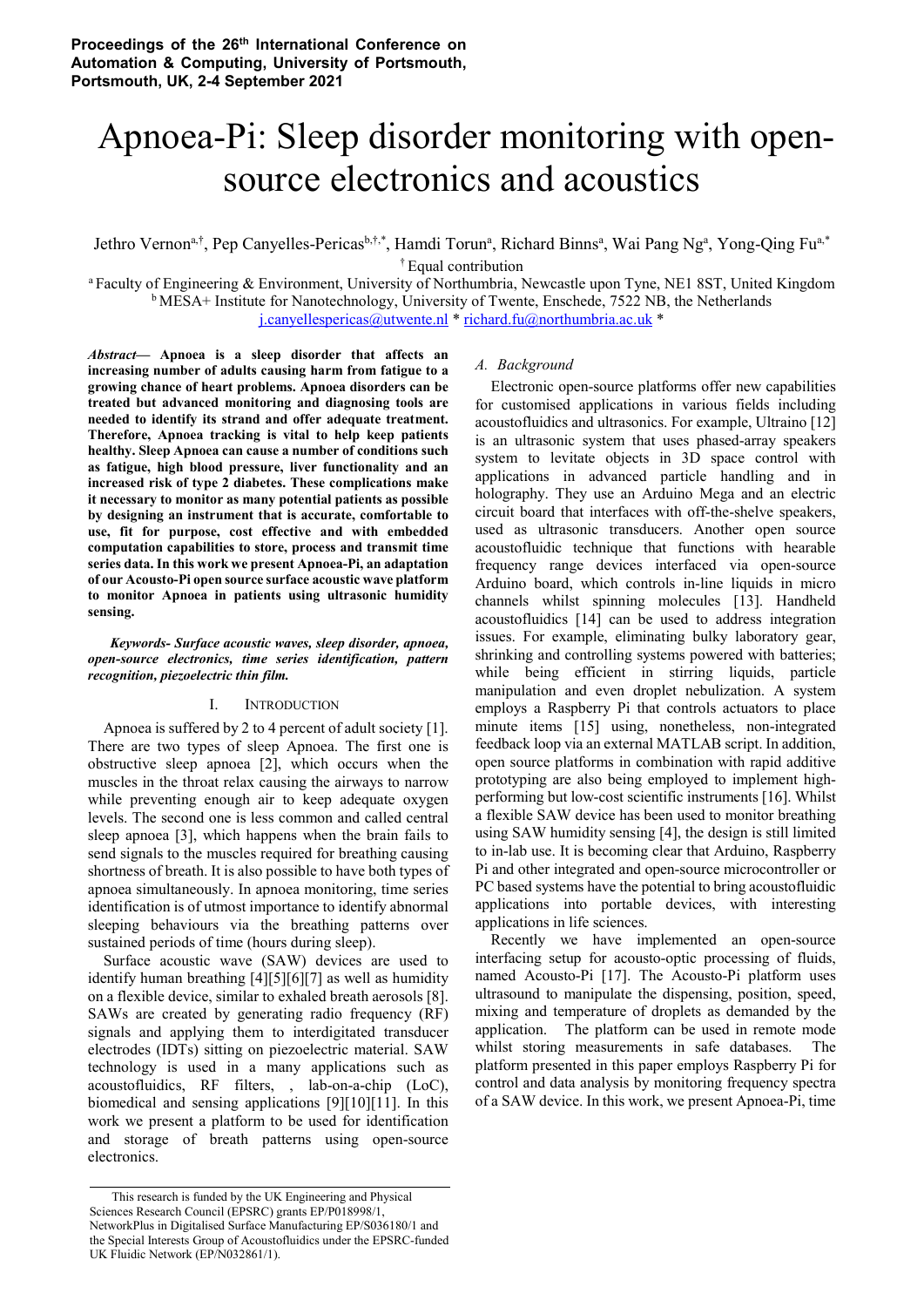

Figure 1. Illustration of the proposed Apnoea-Pi Platform

domain breath monitoring using flexible thin film SAW devices operated at MHz frequencies. We consider that the platform is well suited to store, process and identify time series overnight.

### *B. Apnoea-Pi overview*

In this work, we combine potentially flexible SAW devices mounted under a patient's nose into a platform that can notify patient or carer via an app, as illustrated in Figure 1 The platform is integrated with a Raspberry Pi and a temperature sensor (DHT22) combined humidity and temperature sensor. The system is characterised via vector network analyser (VNA) measurements. The Raspberry Pi monitors the change in the frequency at the SAW device, which is placed on the patient. The DHT22 is used to monitor the environment and filter out any possible interference causing a frequency shift. The resultant wave form is converted into a digital signal where 1 is when the user has exhaled. And 0 when the device resets during inhaling. The frequency of this signal can determine the breathing rate of the patient.

We envisage a system to continuously monitor patents' conditions, recording, analysing and transmitting breathing information. By designing a system that is comfortable to use, patient's adherence increases along with the clinical effectiveness.

#### II. DESIGN METHODOLOGY AND PRCEDURES

## *A. Hardware description*

In this section we describe the electronic platform developed for experimental data obtention and its corresponding analysis. The system uses a Raspberry Pi, model 4, as embedded processor. The choice is made due to the relative low-cost, versatility, high-performance and open-source characteristics. Raspberry Pi presents a Linuxbased operational system with a standard desktop visual graphic interface, topped up with its own peripheral hardware range with General Purpose Input Output (GPIO) ports for external component interface. A combined humidity and temperature sensor is integrated with a GPIO pin for serial communication to monitor ambient changes. A vector network analyser (Keysight FieldFox Handheld RF and Microwave Network Analyzer) is connected via the ethernet port. This is used to obtain the frequency spectrum, monitoring and storing the change. Then, Raspberry Pi sets the frequency spectrum range and tracks the peak automatically as illustrated in Figure 1. To be a user centred design, The SAW device can be flexible mounted on the upper lip of the patient, ready to monitor the breathing and comfortable to wear during sleep (see illustrated in Figure 1). The device conforms to the upper lip just below the nose



Figure 2 Circuit diagram of Raspberry Pi pinout and SAW control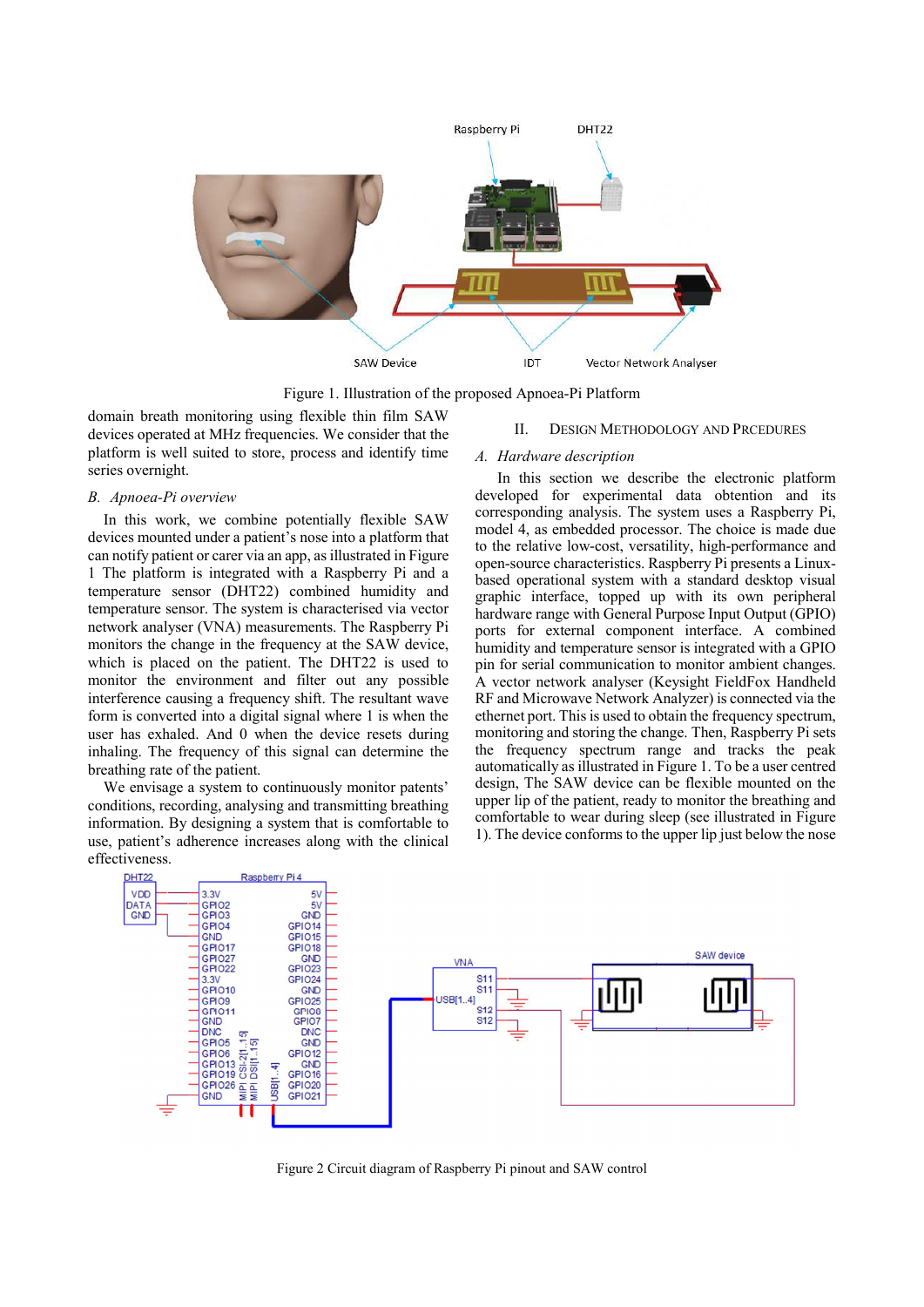

Figure 3 GUI used to monitor SAW device and DHT22

and is connected wirelessly to the nearby electronics and Raspberry Pi.

### *B. Software description*

In this section, we show the development of our graphical user interface (GUI), written using Python. The humidity sensor DHT22 is connected to the Raspberry Pi and the network analyser to monitor both in real time displaying graphs and performing calculations. An Open source, cross platform Python framework for GUI and app development Kivy [19] are used to develop a visually pleasing and ergonomic user environment (3). Whilst the current GUI is focused on the development and prototyping, a similar style can be used with patient usability in minimum displayed data. This will be useful to help understand the events that happened during monitoring. With the multiple data recorded it is possible to present the current frequency spectrum of the SAW device and the fundamental resonant frequency and any changes as they happen in real time. The GUI also records humidity and temperature, all in separate plots on screen (see Figure 3). The data is stored in the Raspberry Pi, and Python algorithms are used to process time-domain signal for pattern identification. Using Raspberry Pi embedded computation power signal processing techniques can be used to identify apnoea patterns. For instance, with offshelve Python libraries on machine learning, it is possible to match this with apnoea records. This allows to identify the type of apnoea that the patient suffers along with its severity, as well as its progression over time when receiving treatment.

# *C. SAW device fabrication and surface treatment*

The concept of this system is for SAW devices regardless of their fabrication structure. Our group is wellknown for thin-film SAW device research, hence we use these to demonstrate the concept.

These are particularly advantageous as they can be fabricated in flexible substrates, ideal to be installed in a breathing mask [ 19, 20, 22]. Moreover, thin-film SAW can be scaled industrially and integrated into microelectronic fabrication process, to achieve low cost. Also, these devices have been reported to be good humidity sensors for human breathing tracking [20]. Thus, here ZnO thin film on Al substrates are employed as SAW devices [21][22].

Piezoelectric ZnO thin films were deposited onto Al plate (1.6 mm thick) using direct-current. The same process can be used to fabricate SAW devices with 50μm Al foil with similar performance [19]. Magnetron sputter coater, Direct Current mode, was used for thin film depositions using Ar/O2 flow ration of 10/15 sccm and 99.99% pure Zn target. Direct current power was set to 400 W, with gas pressure of  $4 \times 10-4$  mbar. A rotating sample holder was employed while thin film deposition in order to realise uniform films. The rate obtained was 5.6 nm/min, which after 18h of deposition led to a film thickness of~6 μm.

The IDT electrodes were patterned using photolithography with standard lift-off. Metallisation was made via sputtering Al target with a thickness of 200nm.



Figure 4 SAW device and DHT22 setup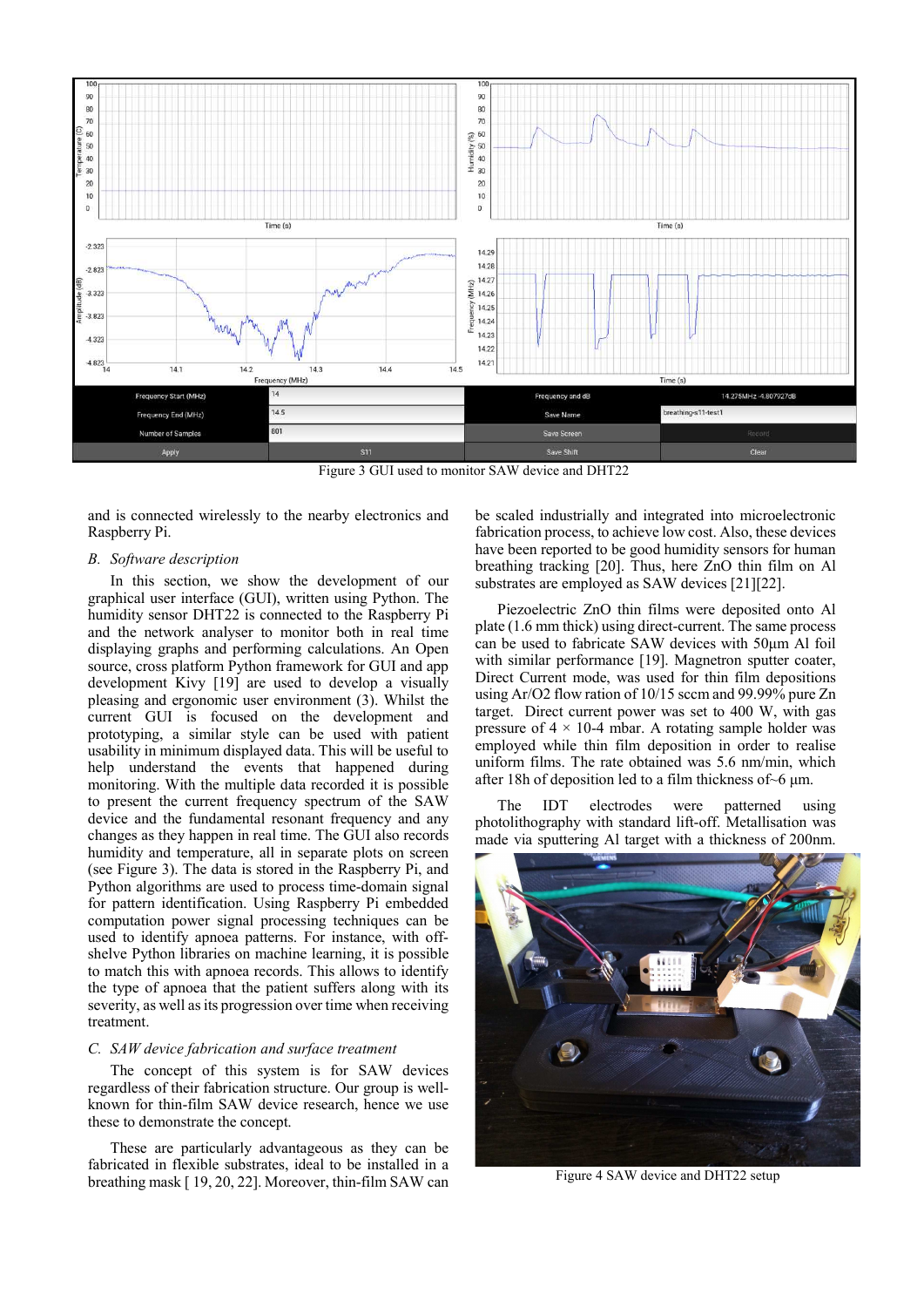The IDT design was set at 200 μm, with an aperture of 5 mm and 50 finger pairs. Resonance was reported at  $\sim$ 14.3MHz (Rayleigh wave). S parameters were measured with a network analyser, model (Keysight Fieldfox portable vector network analyser, N9913A 4GHz) for the characterisation of the fabricated devices (with one example shown in Figure 3). Figure 4 shows the assembled SAWW platform with different components. Figure 4 shows a ZnO on aluminium plate SAW device in a 3d printed device test holder. A DHT22 combined humidity and temperature sensor is held near the SAW device as sensing zone.. The electrodes are connected to a network analyser via spring loaded pins fixed in the plastic structure at both ends of the device

#### III. RESULTS AND DISCUSSION

Figure 5 shows data recorded using a Raspberry Pi. A network analyser is connected to record resonant changes. A DHT22 is also connected the Raspberry Pi to record relative humidity and temperature. The exhaled breathing pattern was kept fairly consistent. Both the humidity and the frequency spikes can be correlated to when breathing took place with more intensity (exhaled breathing, especially in sleep). The DHT22 is used to verify that humidity is currently causing the largest frequency shift. For breath duration, condensation from water vapor affects



Figure 5 (a) breath tracking and humidity sensor (b) temperature over time during breath tracking

the device and evaporates then this repeats with each breath. During the breathing cycles the exhales are not long enough for the temperature to change significantly or to affect the device. The current change in temperature and the resultant small change in baseline frequency is caused by existing room temperature changing over the cause of the tests. Using the change in the SAW device, a breathing frequency can be calculated specifically for the user (patient) and changes or breathing completely stopping can be highlighted. For the latter case, sudden stop of breathing, the system could send a message alarm to a stored contact or carer, or even emergency services.



Figure 6 Frequency shift of device converted to digital signal

#### IV. CONCLUSIONS

In this paper we describe Apnoea-Pi, an ultrasonic open-source system for sleep disorder monitoring and identification. The platform is suitable for all SAW gadgets, including thin film SAW fabricated in 50μm Al foils. We show all the steps that the system needs to achieve for breath tracking. The system is suitable for different variations in size and frequency of SAW devices including the potential for flexible substrates. Using the open-source electronics in combination with design thinking practices, further functionalities can be achieved.. The system gives embedded computing characteristics for signal processing, data storage, and transmission.. For more advanced data processing and pattern recognition, machine learning algorithms could be implemented such as TensorFlow open-source library. This would give the product the possibility to learn and match the time-domain signals of both healthy and apnoea patients, detect breathing abnormalities, diagnose apnoea type and monitoring apnoea progress under treatment.

#### **REFERENCES**

- [1] T. Young, M. Palta, J. Dempsey, J. Skatrud, S. Weber, and S. Badr, "The Occurrence of Sleep-Disordered Breathing among Middle-Aged Adults," *N. Engl. J. Med.*, vol. 328, no. 17, pp. 1230–1235, Apr. 1993.
- [2] P. J. Strollo and R. M. Rogers, "Obstructive Sleep Apnea," *N. Engl. J. Med.*, vol. 334, no. 2, pp. 99–104, Jan. 1996.
- [3] D. J. Eckert, A. S. Jordan, P. Merchia, and A. Malhotra, "Central sleep apnea: Pathophysiology and treatment,"